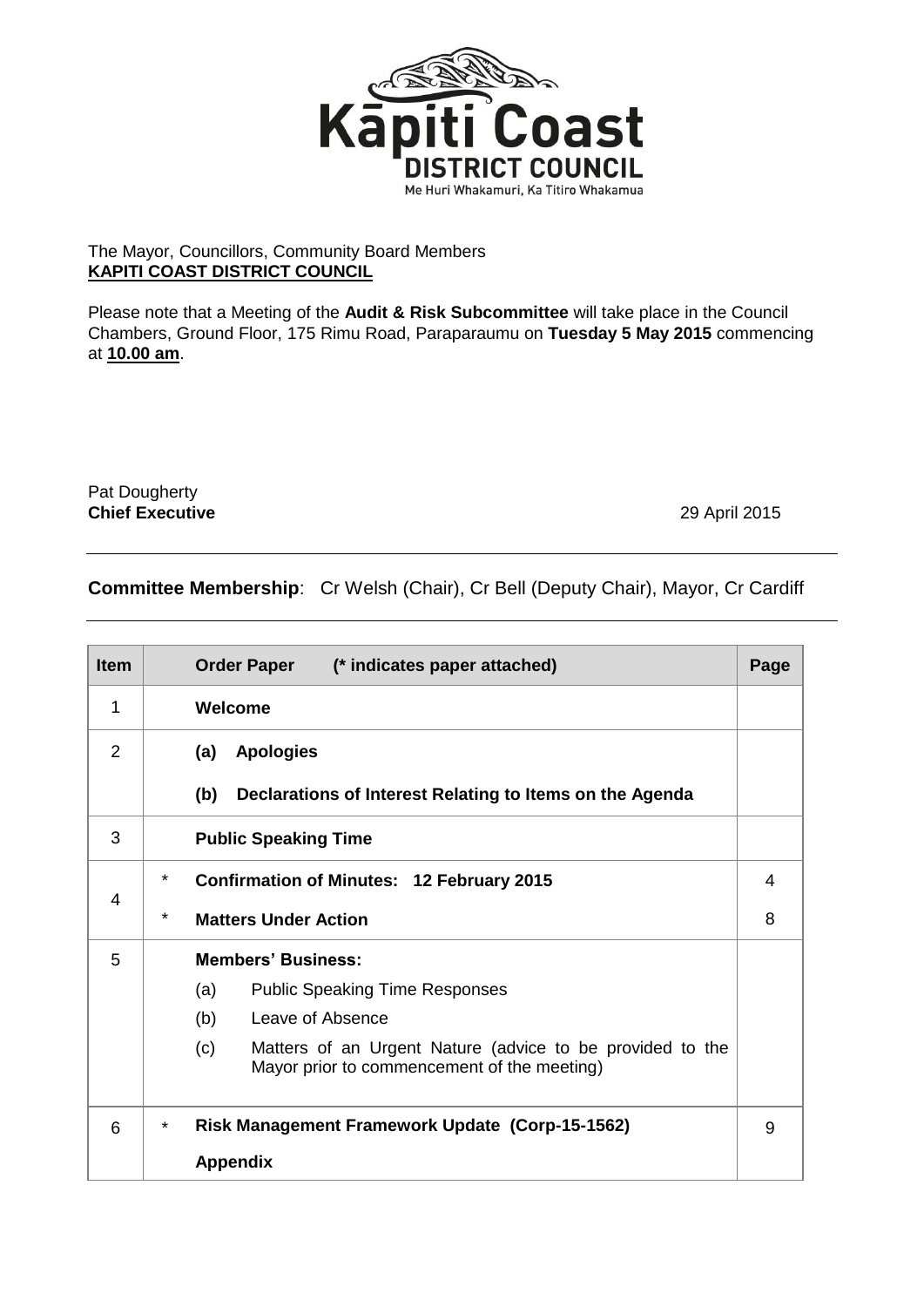| <b>Item</b>                                                                                                                                                   | <b>Order Paper</b>                                                                                                    | (* indicates paper attached)                                                                                                                                                                                          |                                                                                                                                                                              | Page |  |  |  |
|---------------------------------------------------------------------------------------------------------------------------------------------------------------|-----------------------------------------------------------------------------------------------------------------------|-----------------------------------------------------------------------------------------------------------------------------------------------------------------------------------------------------------------------|------------------------------------------------------------------------------------------------------------------------------------------------------------------------------|------|--|--|--|
| $\overline{7}$                                                                                                                                                | $\star$<br><b>IT Control Environment Assessment and Recommendations</b><br>18<br>Report (Corp-15-1533)                |                                                                                                                                                                                                                       |                                                                                                                                                                              |      |  |  |  |
|                                                                                                                                                               | <b>Appendix</b>                                                                                                       |                                                                                                                                                                                                                       |                                                                                                                                                                              |      |  |  |  |
| 8                                                                                                                                                             | Auditor-General's Report on the Results of the 2013/14 Audits of<br>$\star$<br>47<br>Local Authorities (Corp-15-1563) |                                                                                                                                                                                                                       |                                                                                                                                                                              |      |  |  |  |
|                                                                                                                                                               | <b>Appendix</b>                                                                                                       |                                                                                                                                                                                                                       |                                                                                                                                                                              |      |  |  |  |
| 9                                                                                                                                                             | <b>Public Benefit Entity Accounting Standards Impact Assessments</b><br>$\star$<br>99<br>(Corp-15-1559)               |                                                                                                                                                                                                                       |                                                                                                                                                                              |      |  |  |  |
|                                                                                                                                                               | <b>Appendix</b>                                                                                                       |                                                                                                                                                                                                                       |                                                                                                                                                                              |      |  |  |  |
| 10                                                                                                                                                            | $^\star$<br>127<br>Regular Progress Update on Closing 2013/14 Key Audit Findings<br>(Corp-15-1564)                    |                                                                                                                                                                                                                       |                                                                                                                                                                              |      |  |  |  |
| 11                                                                                                                                                            | <b>Health and Safety Quarterly Report (CE-15-1529)</b><br>$\star$<br>141                                              |                                                                                                                                                                                                                       |                                                                                                                                                                              |      |  |  |  |
|                                                                                                                                                               | <b>Appendix</b>                                                                                                       |                                                                                                                                                                                                                       |                                                                                                                                                                              |      |  |  |  |
| 12                                                                                                                                                            | <b>Update: Independent Member Appointment</b>                                                                         |                                                                                                                                                                                                                       |                                                                                                                                                                              |      |  |  |  |
|                                                                                                                                                               | <b>PUBLIC EXCLUDED RESOLUTION</b>                                                                                     |                                                                                                                                                                                                                       |                                                                                                                                                                              |      |  |  |  |
|                                                                                                                                                               |                                                                                                                       | That, pursuant to Section 48 of the Local Government Official                                                                                                                                                         |                                                                                                                                                                              |      |  |  |  |
| Information and Meetings Act 1987, the public now be excluded from<br>the meeting for the reasons given below, while the following matters<br>are considered: |                                                                                                                       |                                                                                                                                                                                                                       |                                                                                                                                                                              |      |  |  |  |
|                                                                                                                                                               | <b>Public Excluded Minutes: 12 February 2015</b>                                                                      |                                                                                                                                                                                                                       |                                                                                                                                                                              |      |  |  |  |
|                                                                                                                                                               | 13<br><b>Matters Under Action</b>                                                                                     |                                                                                                                                                                                                                       |                                                                                                                                                                              |      |  |  |  |
|                                                                                                                                                               |                                                                                                                       |                                                                                                                                                                                                                       |                                                                                                                                                                              |      |  |  |  |
|                                                                                                                                                               |                                                                                                                       | <b>Ernst and Young Audit Plan</b>                                                                                                                                                                                     |                                                                                                                                                                              |      |  |  |  |
| The general subject of each matter to be considered, while the<br>public are excluded, the reason for passing this resolution in                              |                                                                                                                       |                                                                                                                                                                                                                       |                                                                                                                                                                              |      |  |  |  |
|                                                                                                                                                               |                                                                                                                       | relation to each matter, and the specific grounds under Section                                                                                                                                                       |                                                                                                                                                                              |      |  |  |  |
| 48(1) of the Local Government Official Information and Meetings<br>Act 1987, for the passing of this resolution are as follows:                               |                                                                                                                       |                                                                                                                                                                                                                       |                                                                                                                                                                              |      |  |  |  |
|                                                                                                                                                               |                                                                                                                       |                                                                                                                                                                                                                       |                                                                                                                                                                              |      |  |  |  |
| General subject of each<br>matter to be considered                                                                                                            |                                                                                                                       | <b>Reason for passing this</b><br>resolution in relation to each<br>matter                                                                                                                                            | <b>Grounds under Section</b><br>48(1) for the passing of this<br>resolution                                                                                                  |      |  |  |  |
| <b>Confirmation of Public</b><br><b>Excluded Minutes:</b>                                                                                                     |                                                                                                                       | Section $7(2)(a)$ – to protect the<br>privacy of natural persons.                                                                                                                                                     | $48(1)(a)$ : That the public                                                                                                                                                 |      |  |  |  |
|                                                                                                                                                               |                                                                                                                       | Section $7(2)(f)(i) -$ to maintain                                                                                                                                                                                    | conduct of the whole or the                                                                                                                                                  |      |  |  |  |
| 12 February 2015                                                                                                                                              |                                                                                                                       | the effective conduct of public<br>affairs through the free and<br>frank expression of opinions by<br>or between or to members or<br>officers or employees of any<br>local authority  in the course<br>of their duty. | relevant part of the<br>proceedings of the meeting<br>would be likely to result in the<br>disclosure of information for<br>which good reason for<br>withholding would exist. |      |  |  |  |